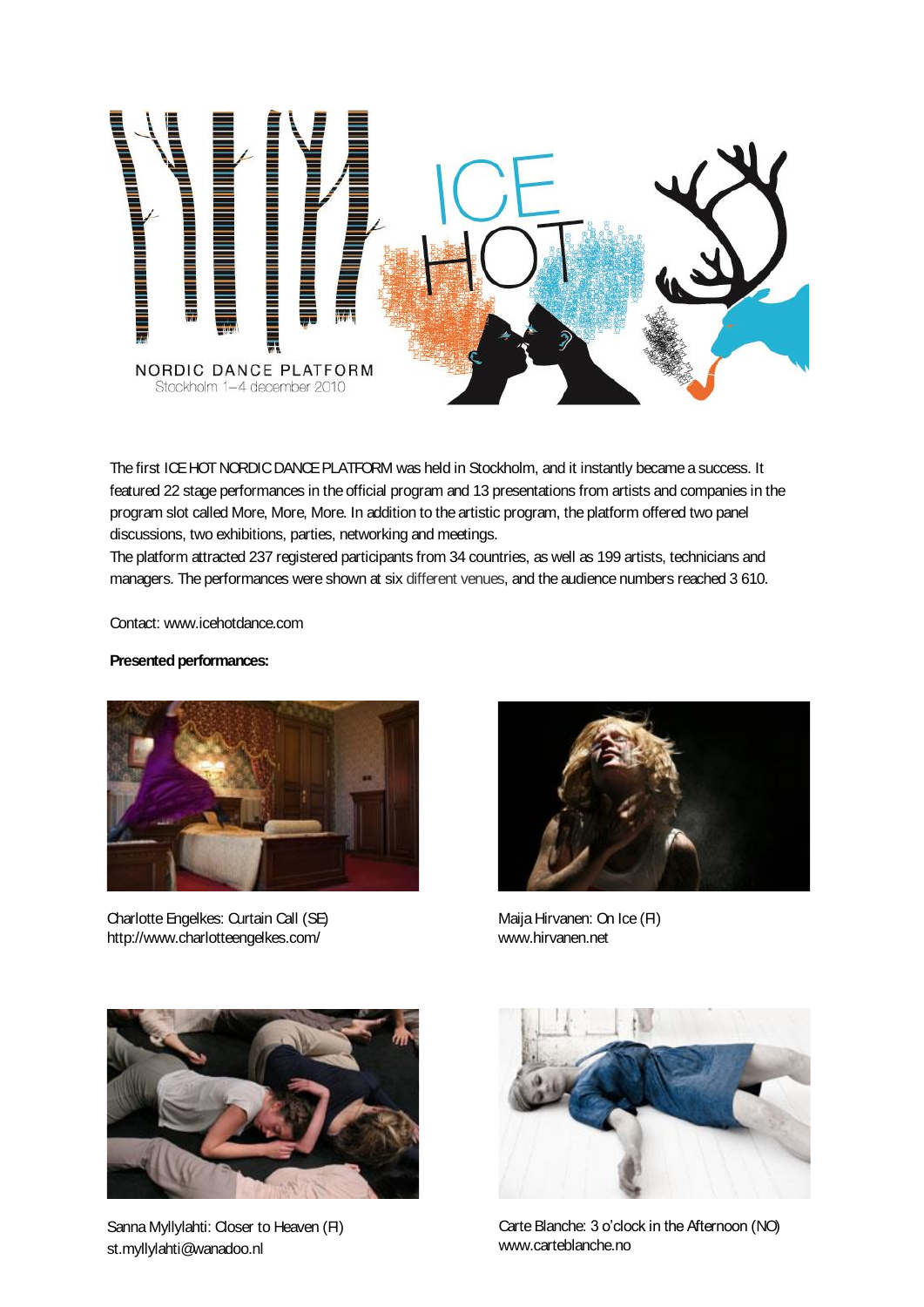

Cullberg Ballet: JJ's Voices (SE) http://www.cullbergbaletten.se/



Recoil Performance Group: Fuck You Buddy (DK) http://recoil-performance.org/



Inger-Reidun Olsen: Pressure (NO) http://irodance.wordpress.com/



Steinunn & Brian: Crazy in Love with Mr Perfect (IS) http://steinunnandbrian.wix.com/steinunnandbrian



Oded Graf & Yossi Berg:Animal Lost (DK) http://yossioded.com/



Carl Knif: Mandorla (FI) carl\_knif@hotmail.com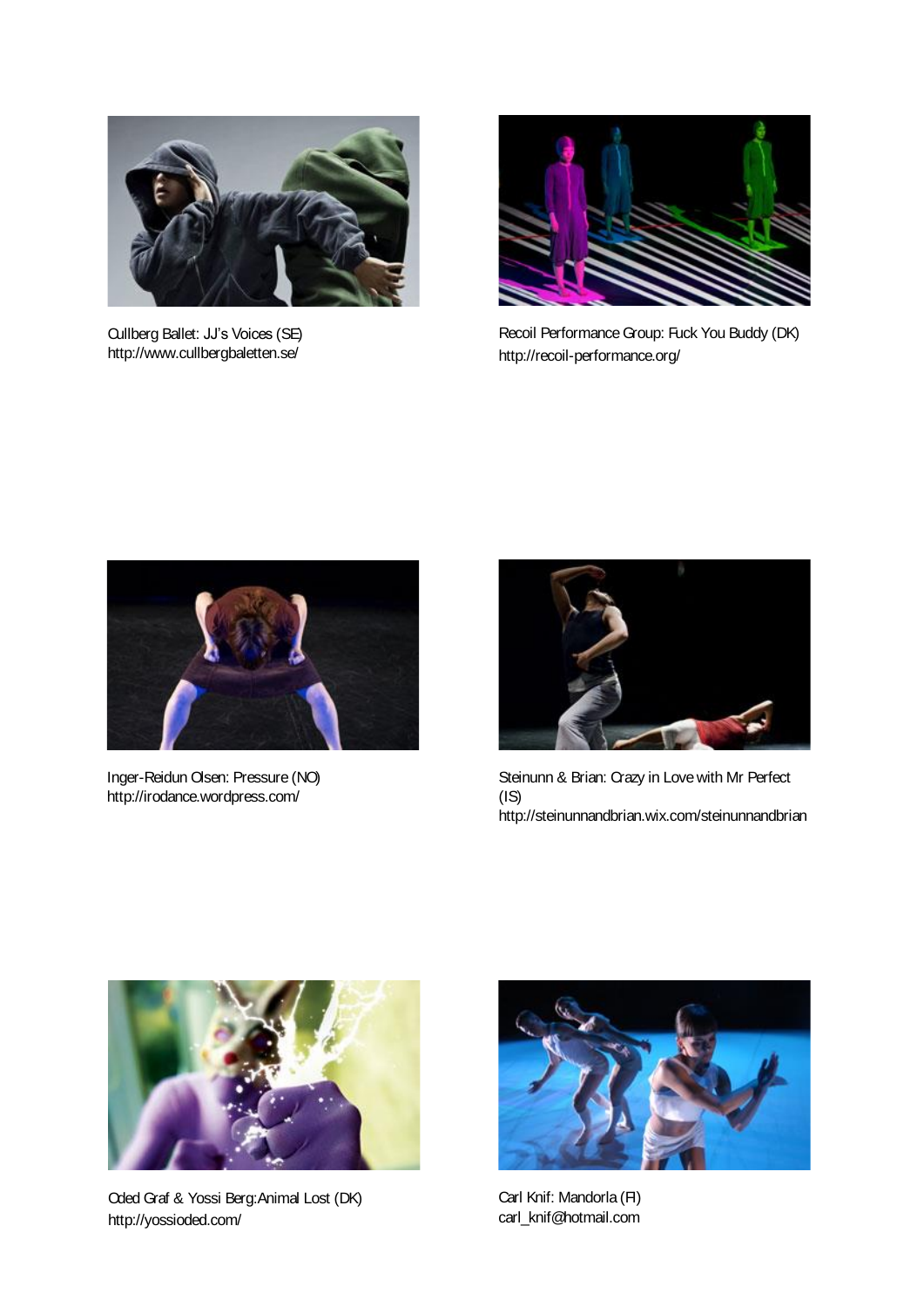

Lotta Melin/Agrare: A Safe Place to Die (SE/NO) http://lottamelin.com/sv



K. Kvarnström & Co/Helsinki Dance Company (SE): XPSD www.hkt.fi/hdc



Ingun Bjørnsgaard:Poppea (NO) http://www.ingunbp.no/



Kajsa Sandström & David Bergé : I Need a Witness to Perform (SE) www.kajsasandstrom.se



Lars Dahl Pedersen: Always Now Slowly – Part One (DK) www.runningsculptures.dk



Reich + Szyber:Unknown Pleasures (SE) http://reich-szyber.com/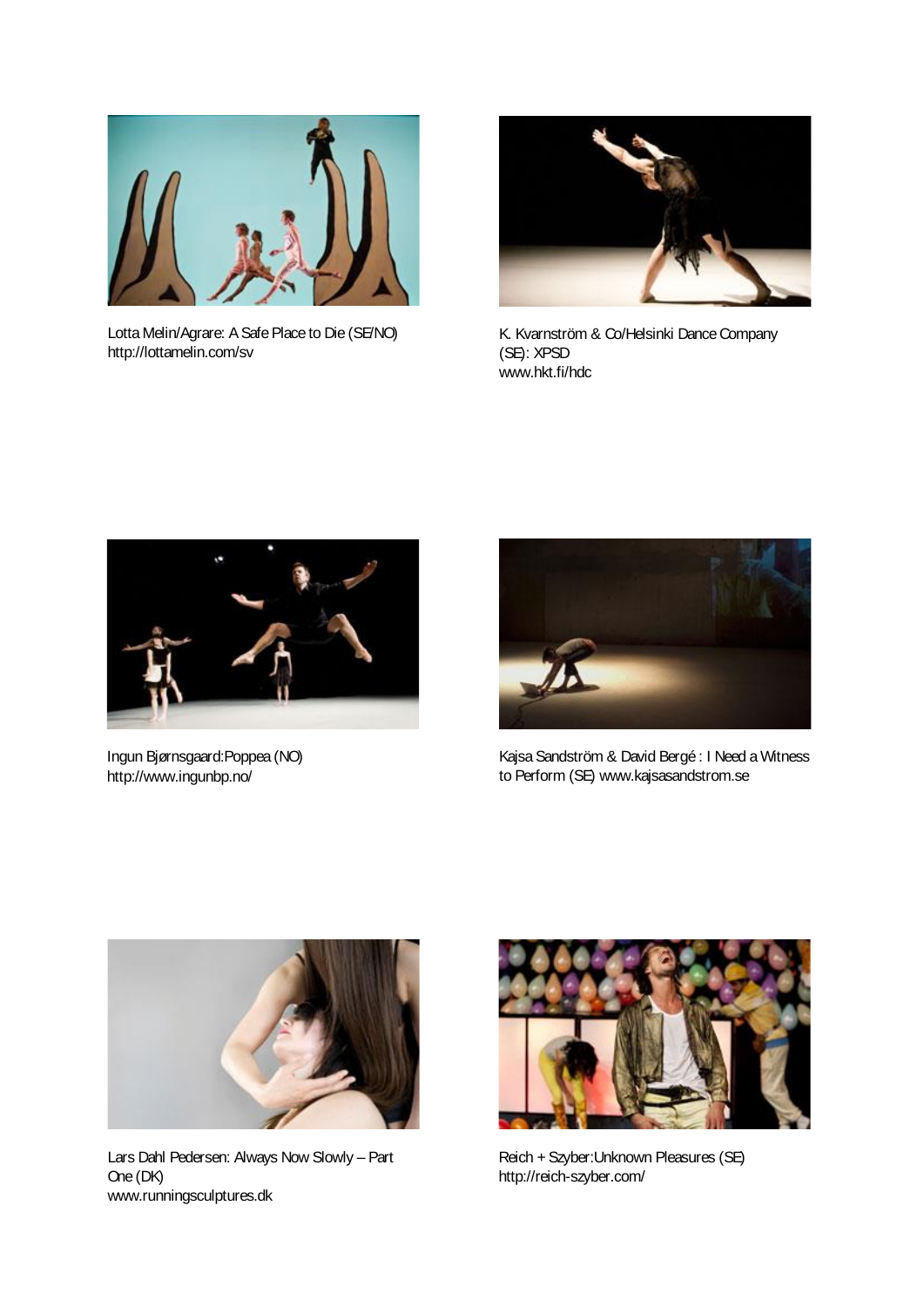

Gunilla Heilborn: Femårsplanen (SE) http://gunillaheilborn.se



Hooman Sharifi / Impure Company: Lingering of an Earlier Event (NO) hooman@online.com



C/Ompany : [=equal] (SE) shintaro0114@gmail.com



Adekwhat /Philippe Blanchard: How About You? (SE) www.locoworld.se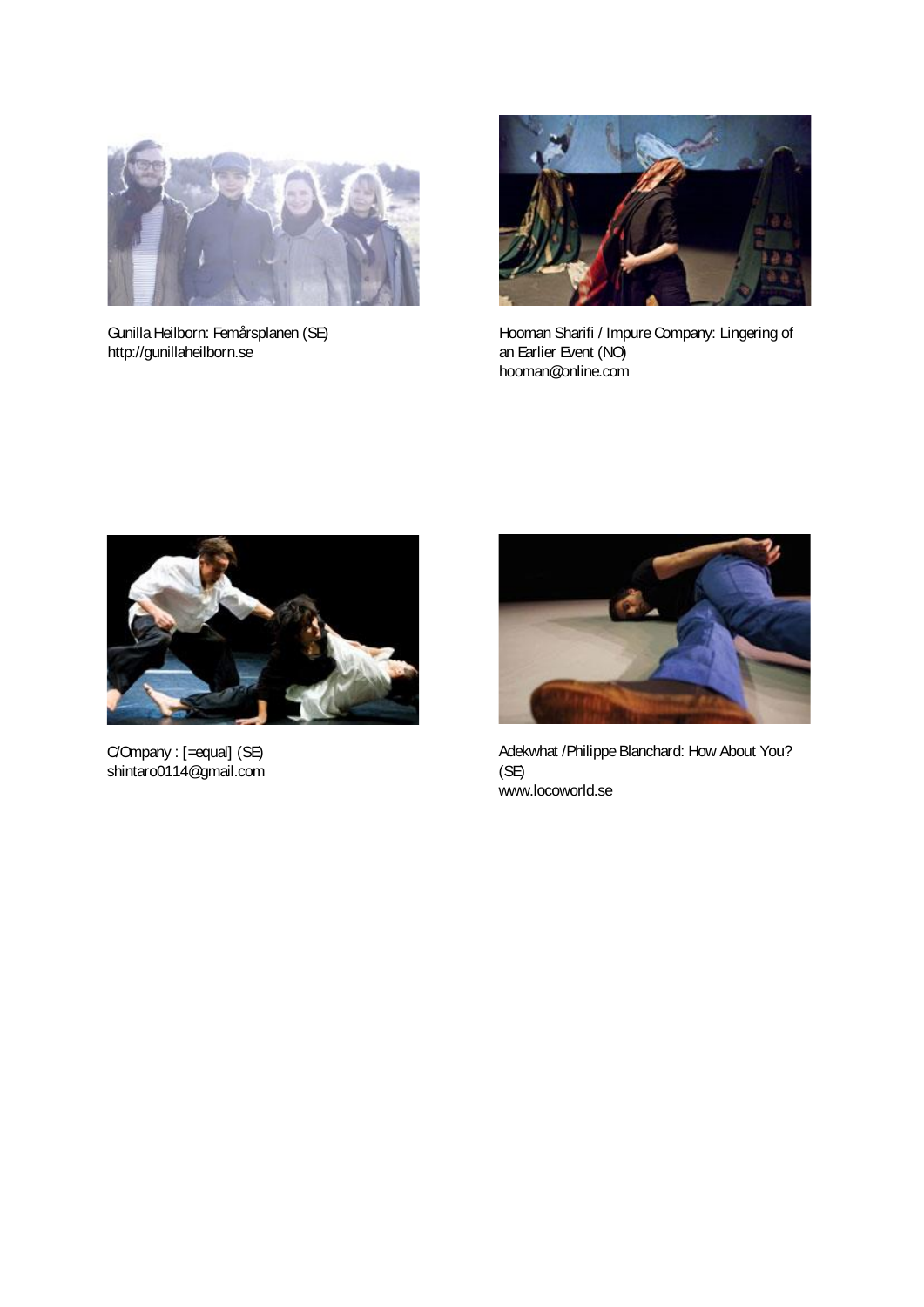## **Choreographers inMore, More, More:**



Kekäläinen & Co: Onni-Bonheur-Happiness 2 (FI) www.kekalainencompany.net



Charlotta Ruth & Dominik Grünbühel: We Do It By Hearts (SE) charlotta@charlottaruth.com



Anna Källblad & Annette Taranto: Close – Your Body, Her Voice (SE) http://helanhalvan.blogspot.se



Kitt Johnson X-act: Rankefod – An Evolutionary Solo Performance In Celebration Of The Origin Of The Species (DK) www.kittjohnson.dk



Karttunen Kollektiv: Karttunen Kollektiv: Days Of Disco (FI) www.karttunenkollektiv.fi



Mute Comp. Physical Theatre: Grasping The Floor With The Back Of My Head (DK) www.mutecomp.dk